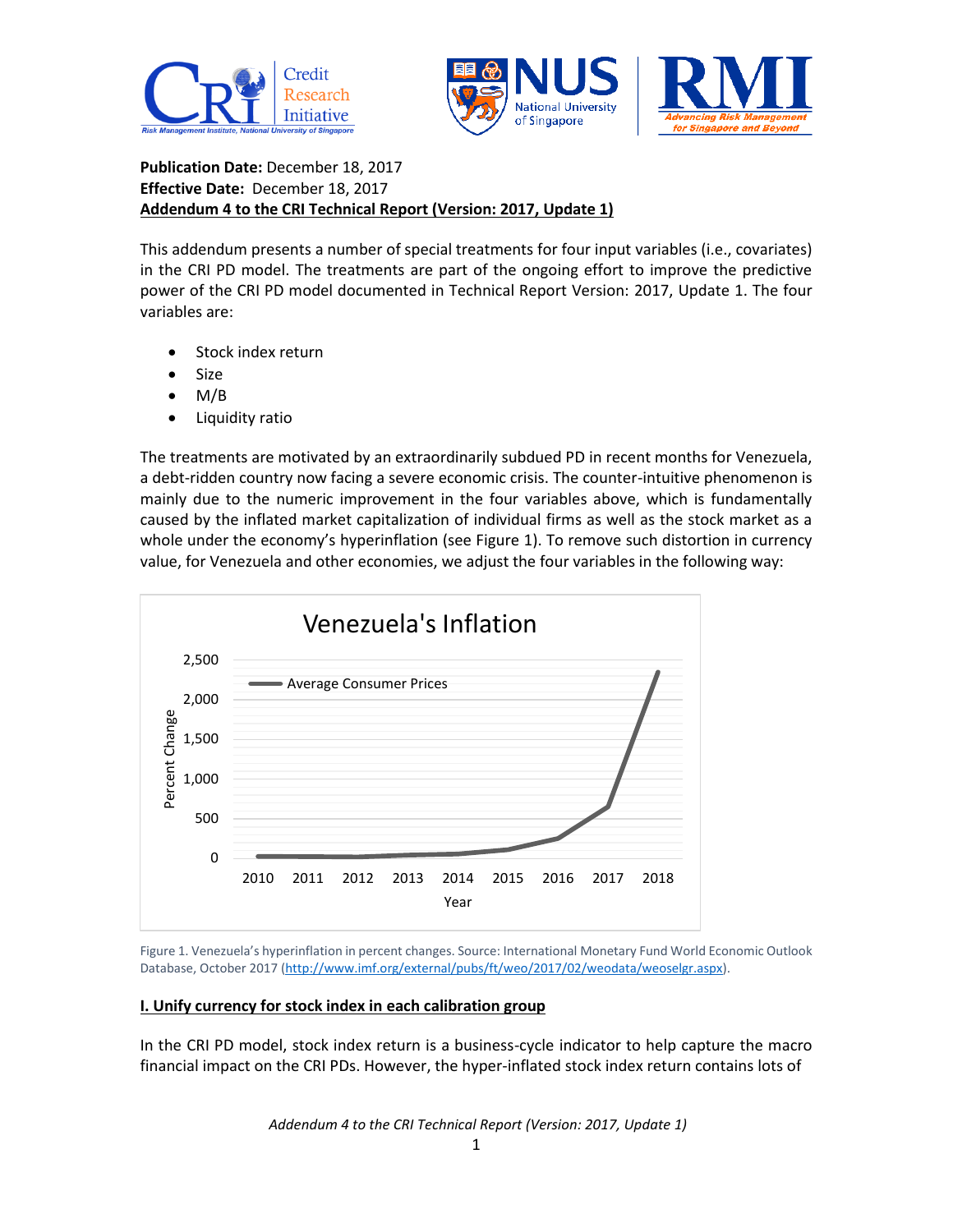



noises and therefore does not represent the macro financial condition well. To remove the possible distortions in the local currency for Venezuela and for all other economies, we now unify the currency for each calibration group of economies as follows:

- China CNY
- $\bullet$  India INR
- Asian Developed USD
- Emerging Market USD
- Europe Euro
- North America USD

# **II. Unify currency for calculating market capitalization and refine the size measure**

In addition to unifying the currency for firm's market capitalization, we also refine the size measure as follows:

SIZE= log (Each firm's market cap. / Economy's market-cap median over the past one year).

In the previous CRI PD model, the Economy's market-cap median is calculated with reference to a specific date in the history. With this change, the new size measure is interpreted as "How big is a firm *relative to* the historical median economy size over the past year?"

## **III. Adjust M/B ratio**

l

The M/B ratio, one of the firm-specific attributes for the CRI PD model, signals the degree of misvaluation or future growth potential. Its original definition is:

Individual firm's M/B = (Market capitalization + Total liabilities) / Total assets.

To bring down the high volatility of the M/B ratios caused by hyperinflation, we adopt "relative" M/B ratios in the way of dividing the individual firm's M/B by each economy's median M/B:

Relative M/B = Individual firm's M/B / Economy M/B median.<sup>1</sup>

Here, Economy M/B median is taken from the same day that individual M/B is calculated. By doing so, we are able to examine the degree of mis-valuation or future growth potential *relative to* economy median level.

 $1$  The relative M/B ratios are not affected by the currency adjustment through market cap. as mentioned in Section II. The currency adjustment also applies to Total liabilities and Total Assets used in the M/B ratio, so the adjustment can be offset each other.